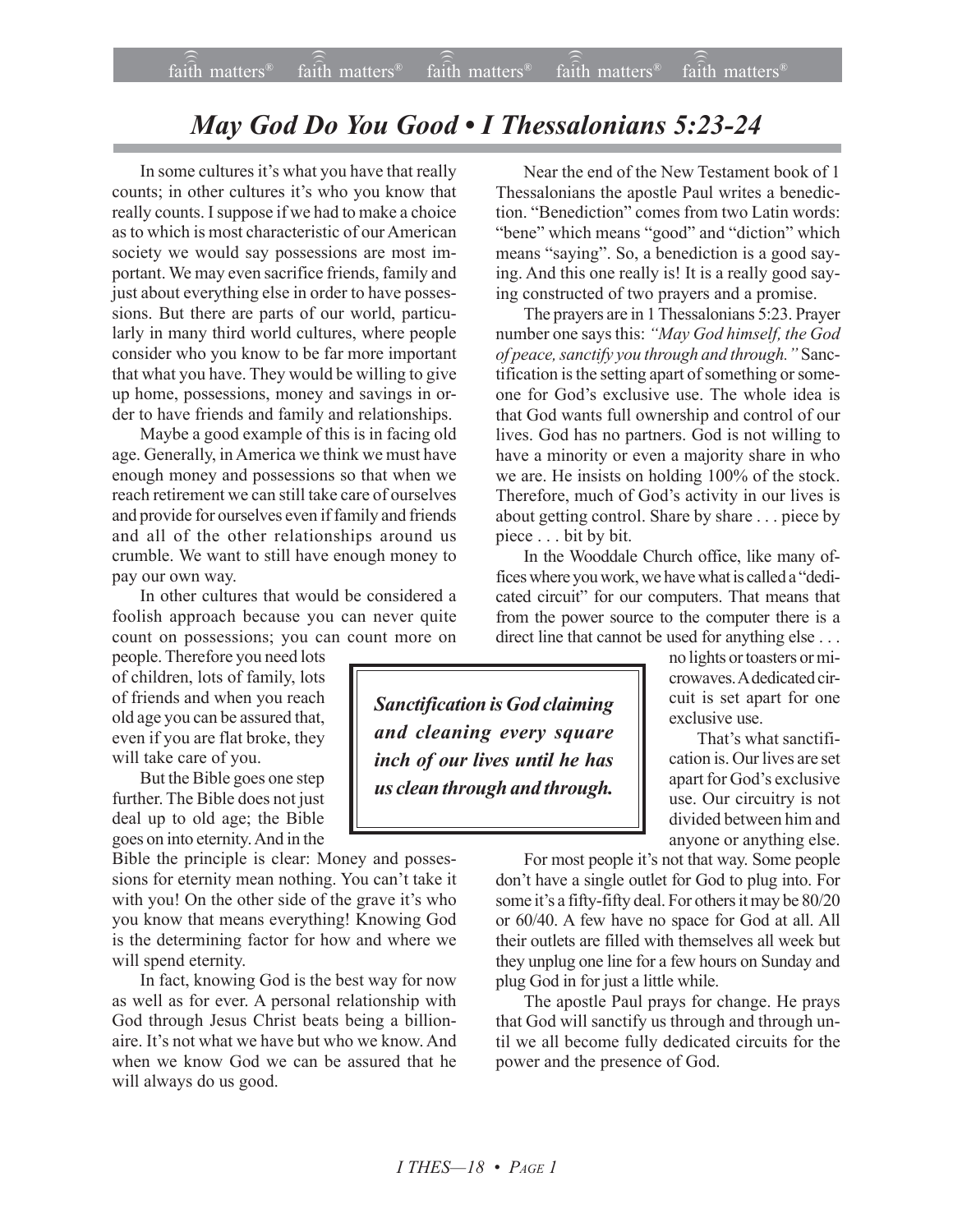We might think this would be an instant thing, like flicking on a light switch. But that's not the case. Becoming sanctified doesn't happen instantly. It takes a long time . . . usually a lifetime. It is a process. But God is set on doing it no matter how long it takes.

We often think God's job is to make us comfortable. But the truth is that God's job is to make us sanctified. Sometimes part of that process requires that we be made uncomfortable. Sometimes he has to pull a lot of plugs to do it. We may get upset when he pulls the plug on a relationship or a job or a dream or a sin. But sometimes that's what he has to do in order to sanctify us through and through.

It is so important that we understand the concept of sanctification even if we don't use that particular word, so maybe another analogy would be helpful. Let's compare it to a house. Picture your life as a house purchased by God. He owns you. The price was very high. It was the life and blood of his Son. He has begun the process of claiming and cleaning what he has bought. Some of our houses of life are a mess. Some are dirty, broken, cluttered and worse. So, God starts by going room by room throwing out junk, cleaning up the mess, tearing out some of the plumbing and remodeling as he goes. Then God puts down new carpet, applies fresh paint and brings in his furniture. This is called sanctification and he's doing it ì*through and through*î.

By the way, how's it going? Which rooms are done? Which rooms haven't been started yet? Which rooms of your life have you kept locked and guarded? Isn't it now time to open wide for God to come and sanctify through and through? Some of us have a lot of sins that need to be cleaned out, a lot of space that needs to be changed. Sanctification is God claiming and cleaning every square inch of our lives until he has us clean through and through.

Prayer number two in 1 Thessalonians 5:23 reads like this: "May your whole spirit, soul and body be *kept blameless at the coming of our Lord Jesus Christ.*" In this prayer Paul sticks with the topic of sanctification but looks at it from another angle. He recognizes that sanctification takes a lifetime, so he prays for now and then. "Now" is this side of eternity; "then" is the other side in eternity. He asks God to keep us now and through all eternity.

Going back to the house analogy, Paul wants to affirm that God is not going to sell us off or trade us in when the remodeling gets really tough. No matter how difficult it is to fix us up, no matter how bad the disrepair, he will never sell us off and when he finishes the task he will never give up ownership. God will keep us intact . . . spirit, soul and body.

While the Greek in which the apostle wrote says "spirit, soul and body" which would seem to call for a plural verb, the fact is that the verb "keep" is a singular verb. That's because (like a house) we may have different parts but we are really one unit. God is going to hang onto every part of us through this life and through this sanctification process. The goal is that we be blameless when we someday appear before God.

Let me summarize this and see if you can track with me on it. In this second prayer Paul is asking God to hold on to Christians through the remodeling process of sanctification and then to have a perfect product ready for eternity at the return of Jesus Christ.

Our son Brian and I were in Florida. One rainy Saturday we couldn't go to the beach so we decided to visit a car museum. They had a Stanley Steamer, an Edsel, a Delorean and a Corvair. But two cars at the museum were of special interest to me. One was a 1965 Mustang hardtop; the other one was a 1964 Pontiac Bonneville convertible. The reason they attracted my attention was that Charleen and I owned both of those types of cars. We honeymooned in a 1965 Mustang hardtop. We later drove west and went to graduate school in Denver in that car. We have many wonderful memories associated with it. We also had a huge 1964 Bonneville convertible with power seats and windows. It was a show-off type car that was great fun, especially in warm weather with the top down. The visit made me wonder what my old cars look like today. Of course, there is no way to know because I didn't keep them.

If I had kept them, I'm sure they would need a lot of refurbishing before they would be in condition for a car show. They probably would need cleaning and sanding and painting and reupholstering and a list of repaired and replaced parts. It would take a lot of work to make them perfect for a show.